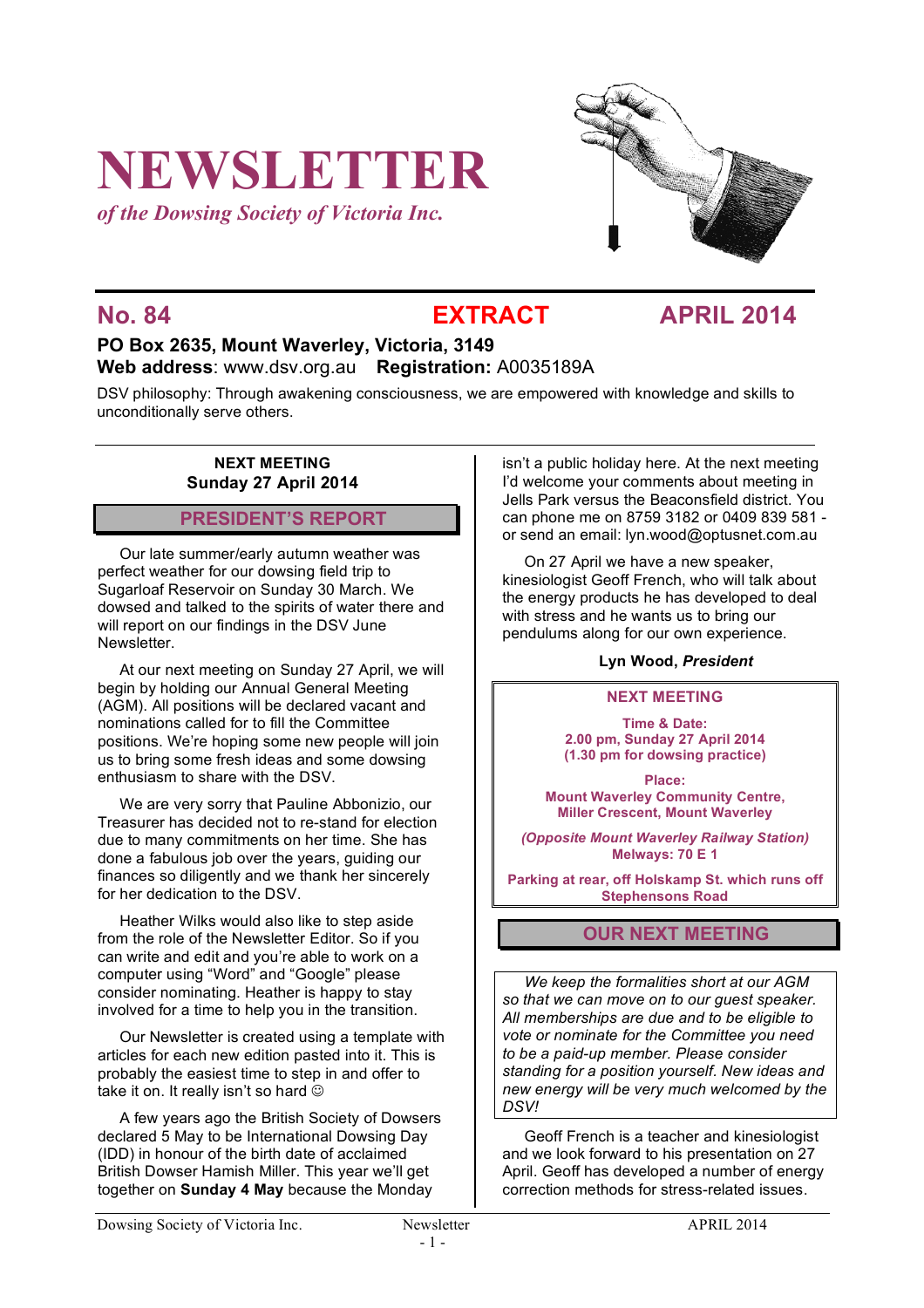

*Geoff French*

This promises to be a fascinating presentation and we urge you to come along and find out about how you can personally benefit. Feel free to bring friends along. Even if they're not yet dowsing, this will be a great introduction for them.

For more information, contact Geoff French:

*innerselfenergy@gmail.com http://www.innerselfenergy.com/*

#### **OUR LAST MEETING**

DSV life member Mick Moran presented at our meeting on Sunday 9 February.

He lived up to his reputation as our laid-back Aussie dowser, delivering his message and his yarns with his usual humour and underplayed passion.



*Mick Moran: energydowsing@hotmail.com*



· Reiki sessions for relaxation, clarity & balance in body & mind. ·Reiki 1&2 Certificate

#### Nandita Ruby Jackson Reiki Master/Teacher 27 years experience m 0409 505 696

p (03) 9686 5050

#### **RAYMON GRACE'S ONLINE WEBINAR**

*By Heather Wilks, DSV Vice-President, Editor*

I was very privileged to be sponsored by the DSV to participate in Raymon Grace's second online webinar this year, held over the weekend of 22 & 23 March 2014.

Raymon shared his unique skills so generously in this workshop. I heartily recommend it to you. If you have a computer and can allocate the time it will absolutely delight you. The best way to find out about the next one is to subscribe to his newsletter: http://www.raymongraceprojects.com Click on "Contact Us" to be added to the mailing list.



• Dowsing Consults

- Stress & Pain Relief
- Content Copywriting
- Oh! Naturale Products

**Contact: Heather Wilks** Email: heather@ohnaturale.com Tel: (03) 9572 2970

#### **DOWSING JOURNEYS**

*Developed from an interview by DSV Member, Bernadette Hogan, as part of an ongoing segment.*

**Marie Metcalfe** - It was only when I bought my own copper spiral pendulum that I became one with dowsing.

When I moved to England in 2006, I went to Crop Circle Conferences in Wiltshire, where the Wyvern Dowsing Society (of the British Society) had a tent with lessons and literature. I bought some rods and my dowsing days began in ernest.





**Books by Alanna Moore** (a professional geomancer for over 30 years) on dowsing, geomancy, esoteric gardening

and eco-sensitivity. www.pythonpress.com For Alanna's next training courses - see

www.geomantica.com Or send a s.s.a.e. to PO Box 929 Castlemaine Vic 3450